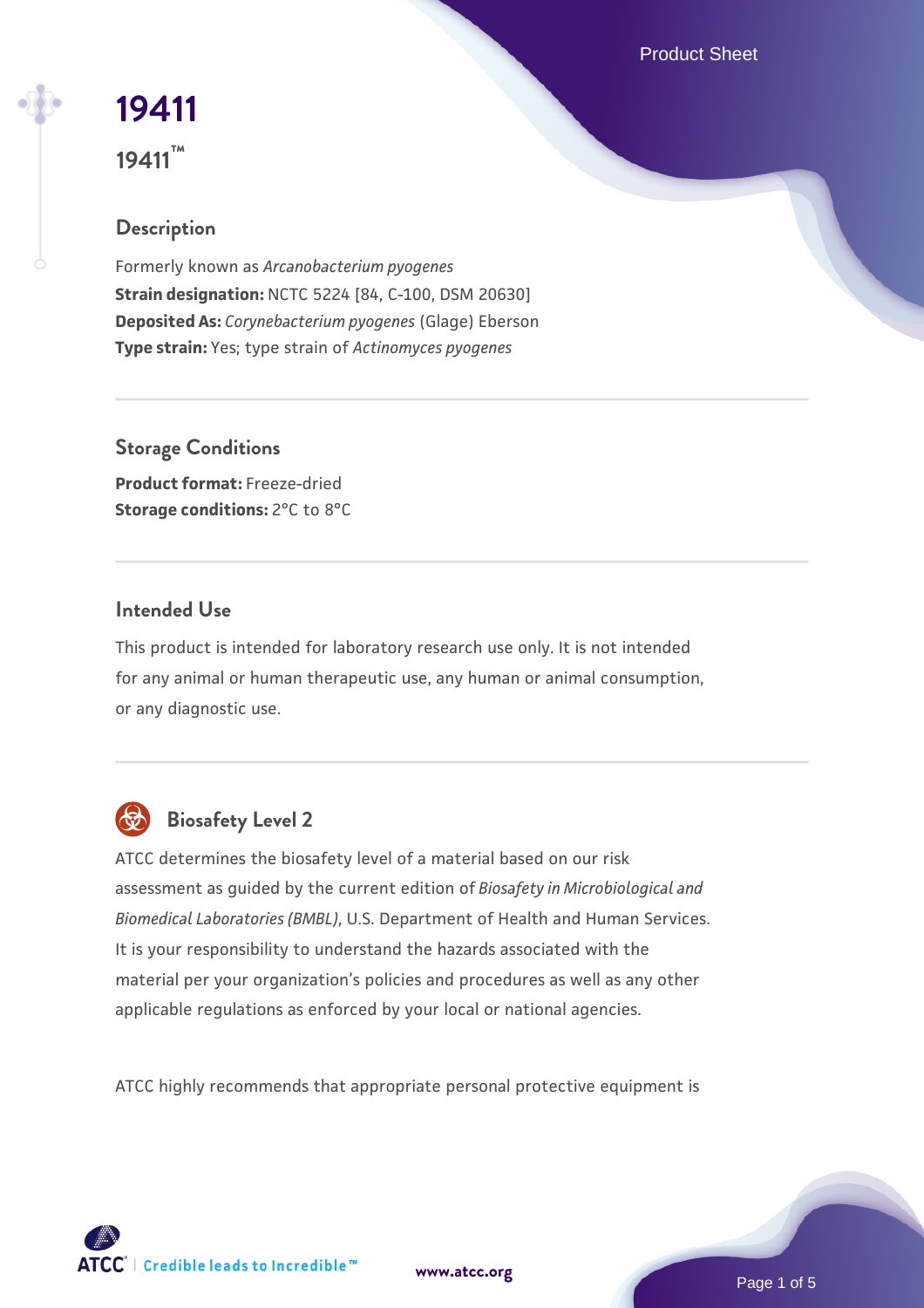always used when handling vials. For cultures that require storage in liquid nitrogen, it is important to note that some vials may leak when submersed in liquid nitrogen and will slowly fill with liquid nitrogen. Upon thawing, the conversion of the liquid nitrogen back to its gas phase may result in the vial exploding or blowing off its cap with dangerous force creating flying debris. Unless necessary, ATCC recommends that these cultures be stored in the vapor phase of liquid nitrogen rather than submersed in liquid nitrogen.

# **Certificate of Analysis**

For batch-specific test results, refer to the applicable certificate of analysis that can be found at www.atcc.org.

## **Growth Conditions**

**Medium:**  [ATCC Medium 44: Brain Heart Infusion Agar/Broth](https://www.atcc.org/-/media/product-assets/documents/microbial-media-formulations/4/4/atcc-medium-44.pdf?rev=ce06ac4e5438493b896cd46c7d875629) [ATCC Medium 260: Trypticase soy agar/broth with defibrinated sheep blood](https://www.atcc.org/-/media/product-assets/documents/microbial-media-formulations/2/6/0/atcc-medium-0260.pdf?rev=5d6614780b1c4acf817a324e2507f087) **Temperature:** 37°C **Atmosphere:** Aerobic

# **Handling Procedures**

- 1. Open vial according to enclosed instructions or visit www.atcc.org for instructions.
- 2. Rehydrate the entire pellet with approximately 0.5 mL of #44 broth. Aseptically transfer the entire contents to a 5-6 mL tube of #44 broth. Additional test tubes can be inoculated by transferring 0.5 mL of the

**ATCC** | Credible leads to Incredible™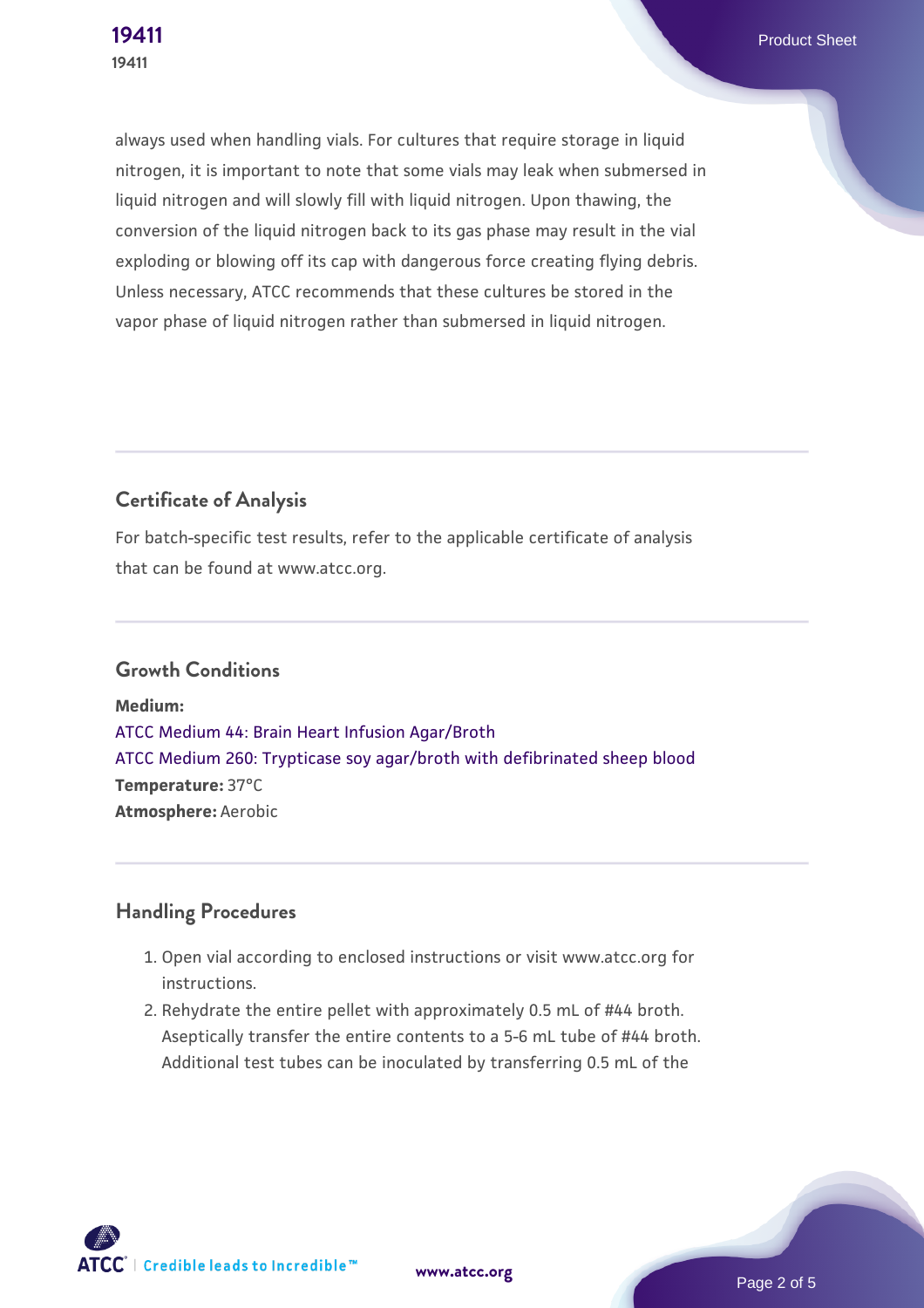primary broth tube to these secondary tubes.

- 3. Use several drops of the primary broth tube to inoculate a #260 plate and/or #260 agar slant.
- 4. Incubate at 37°C for 24 to 48 hours.

#### **Notes**

ATCC Medium #4 Rabbit Blood can be used as an alternate. Incubation under  $5\%$  CO<sub>2</sub> may be beneficial, but not required. Additional information on this culture is available on the ATCC<sup>®</sup> web site at www.atcc.org.

#### **Material Citation**

If use of this material results in a scientific publication, please cite the material in the following manner: 19411 (ATCC 19411)

#### **References**

References and other information relating to this material are available at www.atcc.org.

#### **Warranty**

The product is provided 'AS IS' and the viability of ATCC® products is warranted for 30 days from the date of shipment, provided that the customer has stored and handled the product according to the information included on the product information sheet, website, and Certificate of Analysis. For living cultures, ATCC lists the media formulation and reagents that have been found to be effective for the product. While other

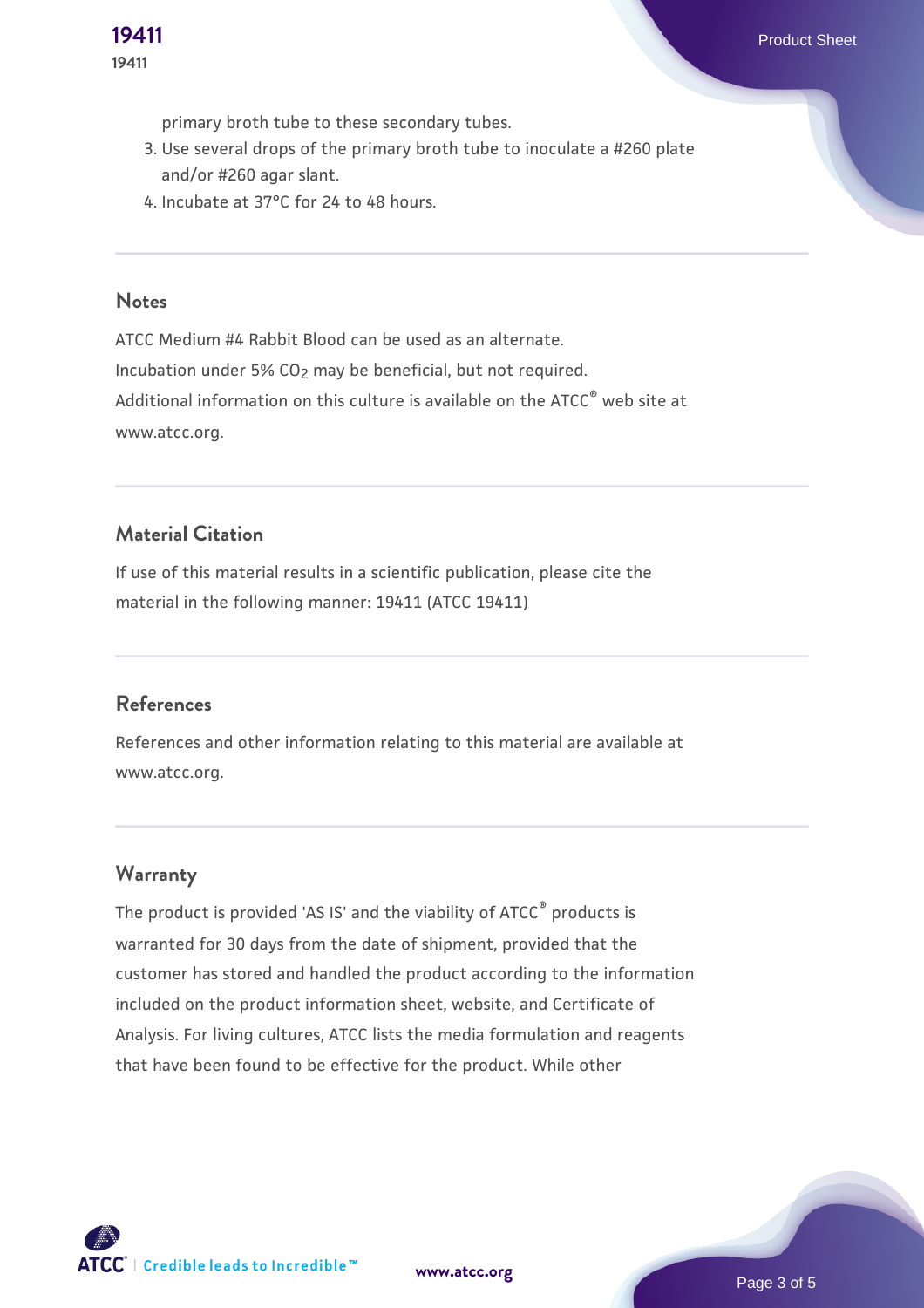unspecified media and reagents may also produce satisfactory results, a change in the ATCC and/or depositor-recommended protocols may affect the recovery, growth, and/or function of the product. If an alternative medium formulation or reagent is used, the ATCC warranty for viability is no longer valid. Except as expressly set forth herein, no other warranties of any kind are provided, express or implied, including, but not limited to, any implied warranties of merchantability, fitness for a particular purpose, manufacture according to cGMP standards, typicality, safety, accuracy, and/or noninfringement.

#### **Disclaimers**

This product is intended for laboratory research use only. It is not intended for any animal or human therapeutic use, any human or animal consumption, or any diagnostic use. Any proposed commercial use is prohibited without a license from ATCC.

While ATCC uses reasonable efforts to include accurate and up-to-date information on this product sheet, ATCC makes no warranties or representations as to its accuracy. Citations from scientific literature and patents are provided for informational purposes only. ATCC does not warrant that such information has been confirmed to be accurate or complete and the customer bears the sole responsibility of confirming the accuracy and completeness of any such information.

This product is sent on the condition that the customer is responsible for and assumes all risk and responsibility in connection with the receipt, handling, storage, disposal, and use of the ATCC product including without limitation taking all appropriate safety and handling precautions to minimize health or environmental risk. As a condition of receiving the material, the customer agrees that any activity undertaken with the ATCC product and any progeny or modifications will be conducted in compliance with all applicable laws, regulations, and guidelines. This product is provided 'AS IS' with no representations or warranties whatsoever except as expressly set forth herein and in no event shall ATCC, its parents, subsidiaries, directors, officers,